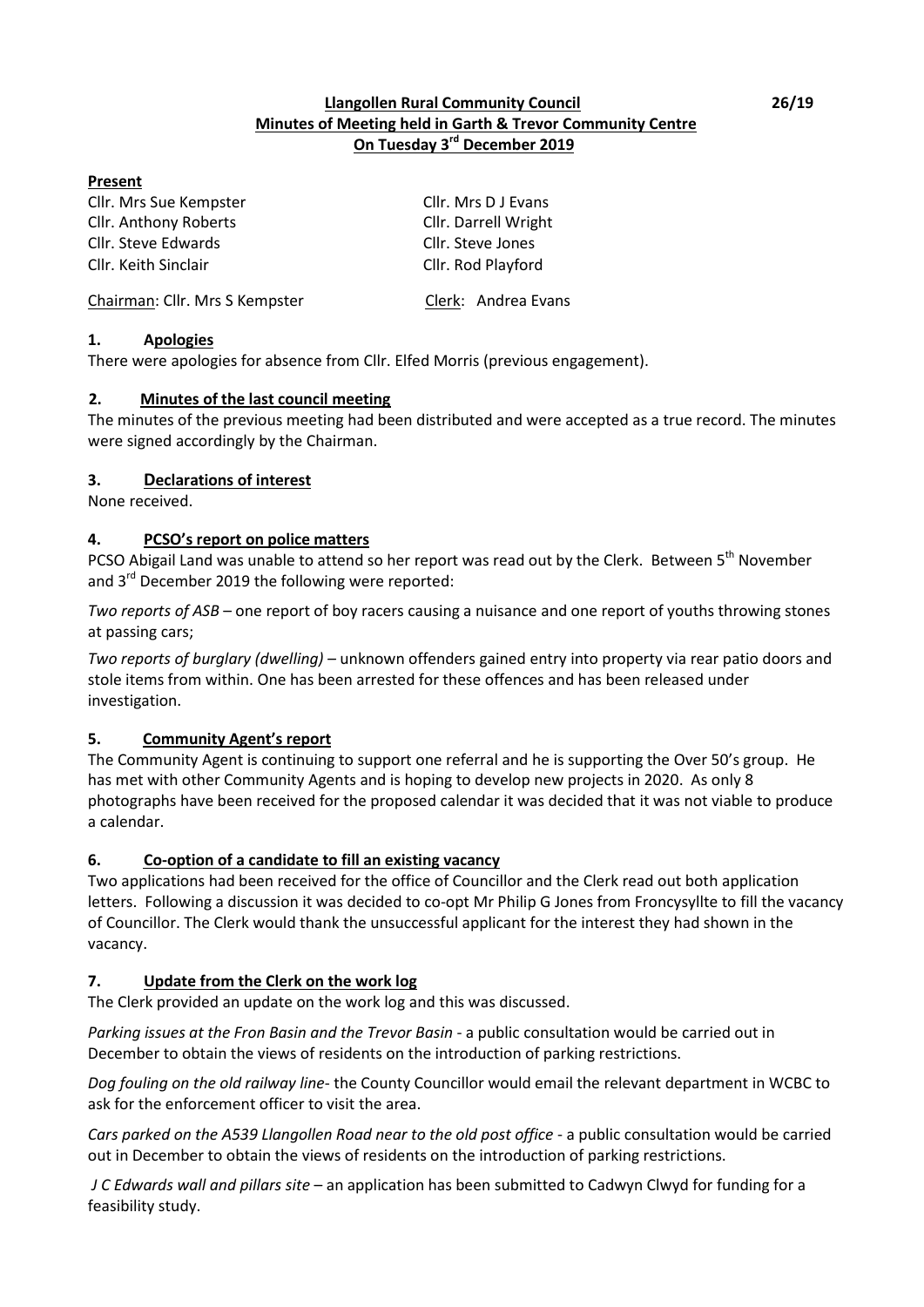**27/19**

*New notice boards for Garth* – the supplier would like to meet to establish the siting of the boards before providing a quote. The Clerk would ask Cllr Morris to meet with the supplier.

*Work requested to replace a stile on the footpath near Garth playground* – WCBC will replace the stile with a pedestrian gate.

Ask WCBC for the road sweeper to visit Trevor and also for weeds in the kerbstones to be removed – the Clerk has emailed WCBC.

*Installation of a lockable gate at the George Avenue playground* – the Clerk is waiting for a reply from WCBC.

*Purchase of 2 speed signs and 2 extra lockable mounting posts - the Clerk is obtaining costings.* 

*Public meeting to discuss the possible use of part of the school field* – meeting to be held on 11<sup>th</sup> January 2020 at 11.00am in Froncysyllte Community Centre.

*Possible Cycle Track on the old railway line from Trevor to Llangollen* - - an application has been submitted to Cadwyn Clwyd for funding for a feasibility study.

## **8. Planning applications**

**P/2019/0848** - Application for tree works to trees subject to tree preservation order WCBC No.127. 3 no. Yew tree  $(G1)$  – reduce lower third of crowns by 1.5 - 2 metres to produce and elliptical crown shape and reduce overhang onto footway.

## Trees within grass verge outside no's 4 - 8 Ffordd Llidiart, Froncysyllte.

**P/2019/0862** – Application for temporary planning permission for the installation of a totem artwork structure

### **Trevor Basin Visitor Centre car park, Off Tower Hill, Trevor, Wrexham**

There were no objections to the applications.

### **9. Correspondence update from the Clerk**

**One Voice Wales** Larger Councils Minutes Bus Pass Renewal Programme Reporting on Section 6 – The Biodiversity and Resilience of Ecosystems Duty

### **Wrexham County Borough Council**

Shaping the Future of Wrexham Library Service Precept Tax base 2019/20 Help spread this message to people who don't use the internet: Monthly garden waste collections in winter Community Agent Working Group

### **Welsh Government**

Gwlad: Future Wales Festival Welsh Government consultation: A More Equal Wales – Commencing the Socio-economic Duty The Welsh Index of Multiple Deprivation (WIMD) 2019

## **Office of the Police and Crime Commissioner**

Have your say

**Menter Iaith Flint and Wrexham** Annual General Meeting

**Denbighshire County Council** Volunteer Program

**Wrexham Area Civic Society**  In focus magazine  $-$  Issue 49  $-$  autumn 2019

The correspondence was made available for perusal by Councillors, and copies had been e-mailed.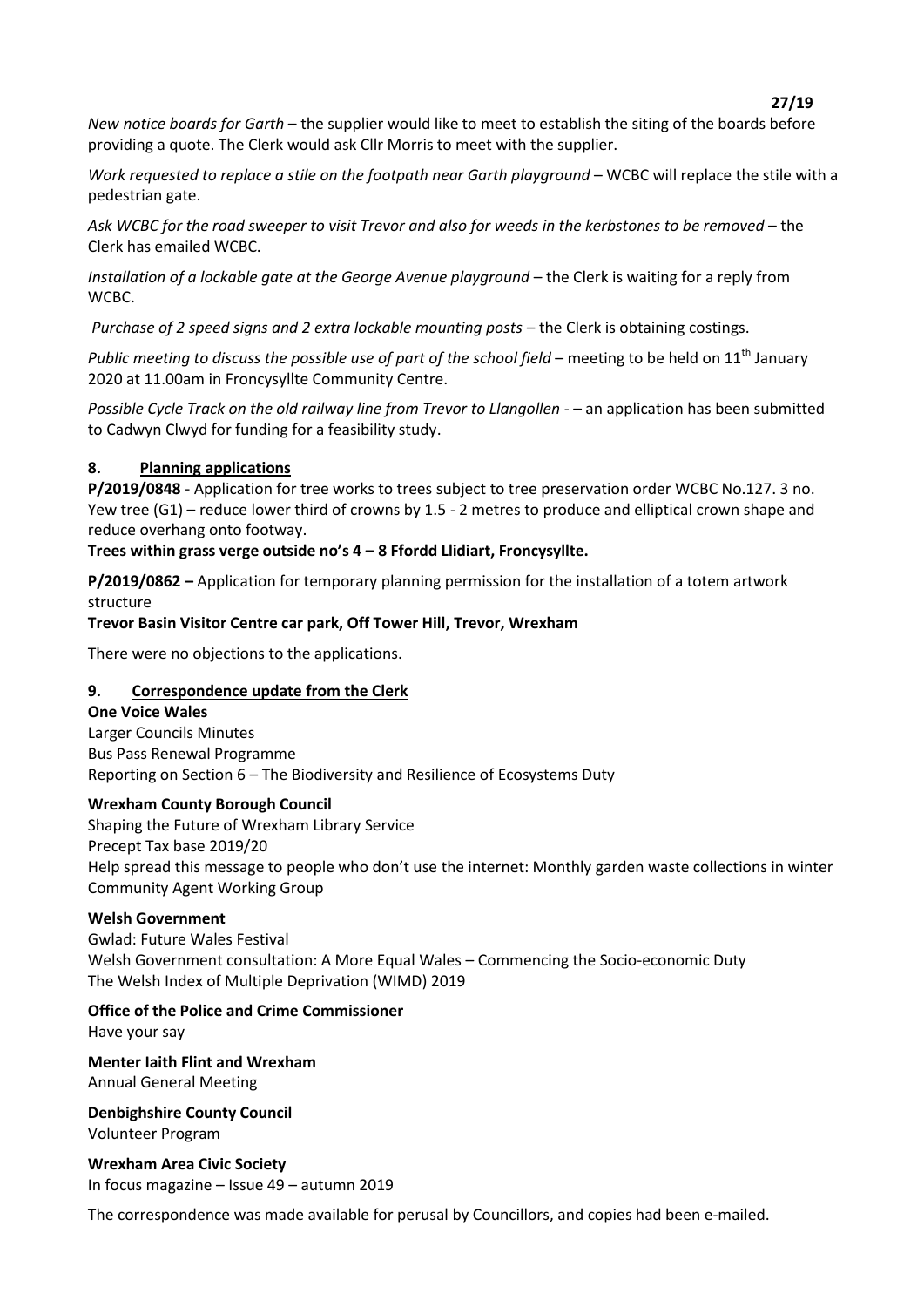**28/19** Regarding the letter from WCBC, 'Shaping the Future of Wrexham Library Service', and its request for an expression of interest from the Community Council in funding the library service, the Clerk would ask for local usage figures for the mobile library service.

# **10. A report from Cllr. R Playford regarding progress on the Biodiversity and Resilience report.**

Cllr. Playford presented his completed report on Biodiversity and Resilience, and its contents were discussed. It was decided that the report would be published on the council website, and the Chairman thanked Cllr. Playford for producing the report.

# 11. **Councillors' reports on meetings attended.**

Cllr Playford had attended the AONB Annual Workshop in Ruthin and reported on the initiatives that were discussed, including some potential funding sources.

Cllr Sinclair had attended the Llangollen Urban, Llangollen Rural and Glyntraian Welfare Charities meeting on  $28<sup>th</sup>$  November 2019. He reported that it was agreed to donate £100 to the Aqueduct Community Association to support the Pensioners Christmas Party, and £100 each to Garth and Froncysyllte schools to support 'needy' pupils.

# 12. **Update on the playgrounds' work list.**

The Clerk reported that the gate at Woodland Grove was to be painted and some work was still outstanding on the rubber matting under some of the play equipment.

# **13. Financial update from the Clerk and authorised payments as on the Clerk͛s report.**

Financial statements had been circulated as at the end November 2019: receipts for 2019/20; bank reconciliation; and budget monitoring against precept and receipts.

| <b>Authorised payments:</b> |        |            |
|-----------------------------|--------|------------|
| P Ankers                    | 102247 | £200.00    |
| One Voice Wales             | 102248 | £40.00     |
| R Playford                  | 102249 | £19.45     |
| <b>WTE Printers</b>         | 102250 | £532.00    |
| S Davies                    | 102251 | £100.00    |
| J Evans                     | 102252 | £229.67    |
| Seion Chapel                | 102253 | £200.00    |
| <b>St Davids Church</b>     | 102254 | £250.00    |
| Capel Y Croes               | 102255 | £250.00    |
| D Jarvis                    | 102256 | <b>NJC</b> |
| J Evans                     | 102257 | NJC.       |
| <b>HMRC</b>                 | 102258 | £637.44    |
| P Green                     | 102259 | £320.00    |
| <b>NEST</b>                 | DD.    | £26.62     |
| <b>Total</b>                |        | £4,072.19  |

The projects fund and the historical split of project money between Trevor, Garth and Froncysyllte was discussed. It was decided that the projects fund should be one fund for the benefit of all residents, with projects prioritised. In addition, the contribution of £1700 from WCBC's Under the Arches event would be added to the project fund.

Following examination of the accounts it was decided to transfer £5,000 from reserves to the Playground account.

# **14. Approval of the proposed budget and the precept amount for 2020/21.**

The proposed precept budget for 2020/21 was distributed. This had been discussed at the Finance meeting held on 29<sup>th</sup> November 2019, where it was decided to present it for approval to the full Council. The Finance